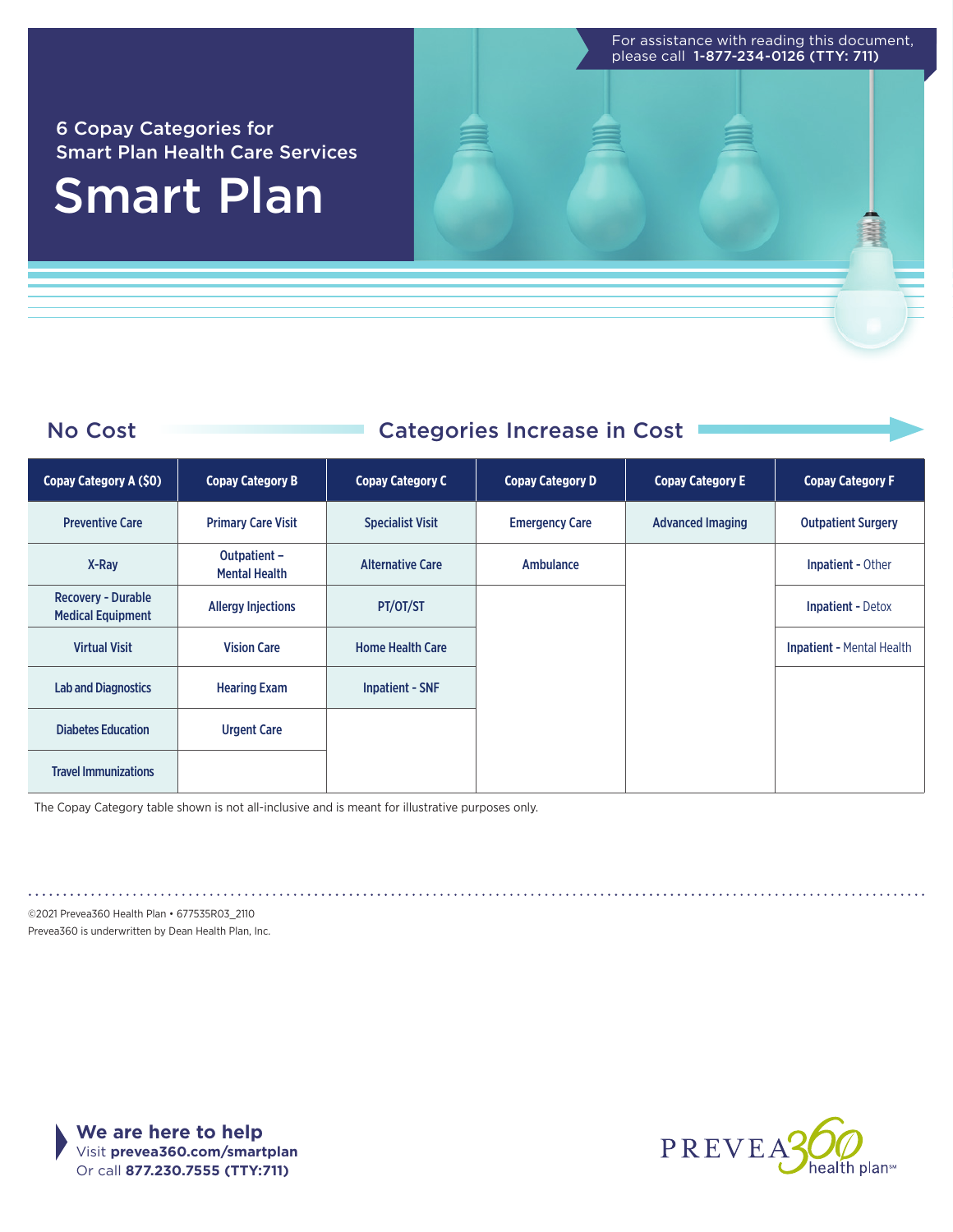## 2022 Smart Plan Options

 $\overline{1}$  Choose a Smart Copay Plan by checking the box  $\overline{3}$ at the top of the corresponding column.

Choose an In-Network Maximum Out-of-Pocket in the same column. **2**

Determine Out-of-Network coverage if desired (reference PPO or POS Plan Option Flyer).

**4**) Submit this form to **[sales@prevea360.com](mailto:sales@prevea360.com)** or your account management team for renewal business.

#### **Health Maintenance Organization (HMO) Plan Options**

| 7 Copay<br><b>Categories</b>                        | Smart Copay 10        | Smart Copay 15        | Smart Copay 20        | Smart Copay 30        | Smart Copay 40        | Smart Copay 50        |
|-----------------------------------------------------|-----------------------|-----------------------|-----------------------|-----------------------|-----------------------|-----------------------|
| <b>Copay Category A \$0</b><br>Ex: preventive care  | \$0                   | \$0                   | \$0                   | \$0                   | \$0                   | \$0                   |
| <b>Copay Category B</b><br>Ex: primary care visit   | \$10                  | \$15                  | \$20                  | \$30                  | \$40                  | \$50                  |
| <b>Copay Category C</b><br>Ex: specialty care visit | \$20                  | \$30                  | \$40                  | \$60                  | \$80                  | \$100                 |
| <b>Copay Category D</b><br>Ex: emergency room visit | \$150                 | \$150                 | \$150                 | \$300                 | \$300                 | \$300                 |
| <b>Copay Category E</b><br>Ex: advanced imaging     | \$120                 | \$180                 | \$240                 | \$360                 | \$480                 | \$600                 |
| <b>Copay Category F</b><br>Ex: outpatient surgery   | \$500                 | \$750                 | \$1,000               | \$1,500               | \$2,000               | \$2,500               |
| <b>4 Pharmacy</b><br><b>Tier Categories</b>         |                       |                       |                       |                       |                       |                       |
| Tier 1                                              | \$10                  | \$10                  | \$10                  | \$20                  | \$20                  | \$20                  |
| Tier <sub>2</sub>                                   | \$35                  | \$35                  | \$35                  | \$45                  | \$45                  | \$45                  |
| Tier 3                                              | \$60                  | \$60                  | \$60                  | \$70                  | \$70                  | \$70                  |
| Tier <sub>4</sub>                                   | \$100                 | \$100                 | \$100                 | \$150                 | \$150                 | \$150                 |
| <b>Maximum Out-of-Pocket</b><br>(MOOP)              | <b>Smart Copay 10</b> | <b>Smart Copay 15</b> | <b>Smart Copay 20</b> | <b>Smart Copay 30</b> | <b>Smart Copay 40</b> | <b>Smart Copay 50</b> |
| <b>MOOP A</b>                                       | $\Box$ \$1,500        | $\Box$ \$2,250        | $\Box$ \$3,000        | $\Box$ \$4,500        | $\Box$ \$6,000        | $\Box$ \$7,500        |
| <b>MOOP B</b>                                       | $\Box$ \$3,000        | $\Box$ \$4,500        | $\Box$ \$6,000        | $\Box$ \$8,150        | $\Box$ \$8,150        | $\Box$ \$8,150        |



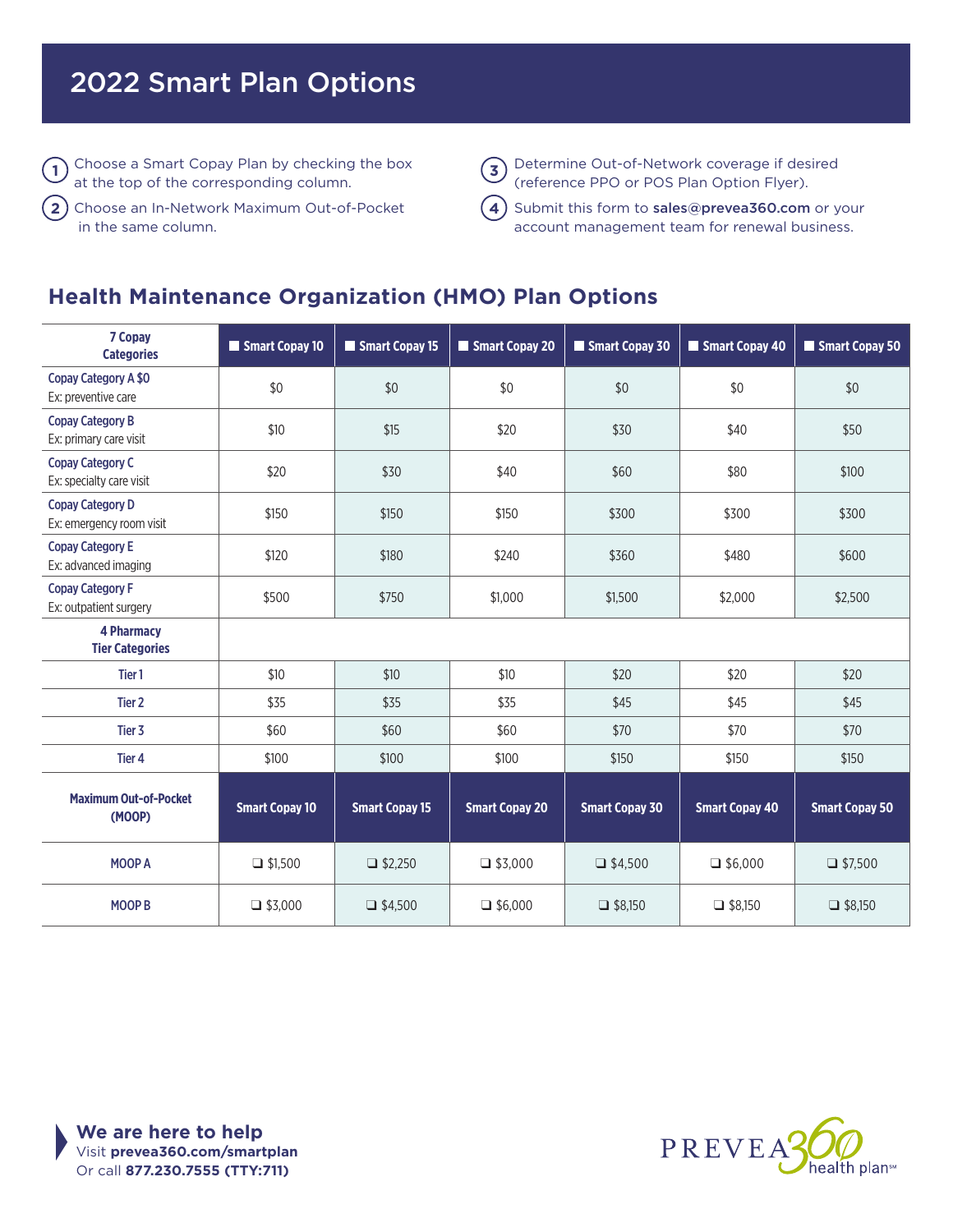## 2022 Smart Plan Options

 $\overline{1}$  Choose a Smart Copay Plan by checking the box  $\overline{3}$ at the top of the corresponding column.

Choose an In-Network Maximum Out-of-Pocket in the same column. **2**

#### **Point of Service (POS) Plan Options**

Determine Out-of-Network coverage if desired (reference PPO or POS Plan Option Flyer).

**4**) Submit this form to **[sales@prevea360.com](mailto:sales@prevea360.com)** or your account management team for renewal business.

| 7 Copay<br><b>Categories</b>                        | Smart Copay 10        | Smart Copay 15        | Smart Copay 20        | Smart Copay 30        | Smart Copay 40        | Smart Copay 50        |
|-----------------------------------------------------|-----------------------|-----------------------|-----------------------|-----------------------|-----------------------|-----------------------|
| <b>Copay Category A \$0</b><br>Ex: preventive care  | \$0                   | \$0                   | \$0                   | \$0                   | \$0                   | \$0                   |
| <b>Copay Category B</b><br>Ex: primary care visit   | \$10                  | \$15                  | \$20                  | \$30                  | \$40                  | \$50                  |
| <b>Copay Category C</b><br>Ex: specialty care visit | \$20                  | \$30                  | \$40                  | \$60                  | \$80                  | \$100                 |
| <b>Copay Category D</b><br>Ex: emergency room visit | \$150                 | \$150                 | \$150                 | \$300                 | \$300                 | \$300                 |
| <b>Copay Category E</b><br>Ex: advanced imaging     | \$120                 | \$180                 | \$240                 | \$360                 | \$480                 | \$600                 |
| <b>Copay Category F</b><br>Ex: outpatient surgery   | \$500                 | \$750                 | \$1,000               | \$1,500               | \$2,000               | \$2,500               |
| <b>4 Pharmacy Tier</b><br><b>Categories</b>         |                       |                       |                       |                       |                       |                       |
| Tier <sub>1</sub>                                   | \$10                  | \$10                  | \$10                  | \$20                  | \$20                  | \$20                  |
| Tier 2                                              | \$35                  | \$35                  | \$35                  | \$45                  | \$45                  | \$45                  |
| Tier 3                                              | \$60                  | \$60                  | \$60                  | \$70                  | \$70                  | \$70                  |
| Tier <sub>4</sub>                                   | \$100                 | \$100                 | \$100                 | \$150                 | \$150                 | \$150                 |
| <b>Maximum Out-of-Pocket</b><br>(MOOP)              | <b>Smart Copay 10</b> | <b>Smart Copay 15</b> | <b>Smart Copay 20</b> | <b>Smart Copay 30</b> | <b>Smart Copay 40</b> | <b>Smart Copay 50</b> |
| MOOP A                                              | $\Box$ \$1,500        | $\Box$ \$2,250        | $\Box$ \$3,000        | $\Box$ \$4,500        | $\Box$ \$6,000        | $\Box$ \$7,500        |
| <b>MOOP B</b>                                       | $\Box$ \$3,000        | $\Box$ \$4,500        | $\Box$ \$6,000        | $\Box$ \$8,150        | $\Box$ \$8,150        | $\Box$ \$8,150        |
| <b>Out-of-Network (OON)</b>                         |                       |                       |                       |                       |                       |                       |
| <b>Out-of-Network Coinsurance</b>                   | 20%                   | 20%                   | 20%                   | 40%                   | 40%                   | 40%                   |
| Out-of-Network MOOP*                                | 2x In-Network         | 2x In-Network         | 2x In-Network         | 2x In-Network         | 2x In-Network         | 2x In-Network         |

*If elected, Out-of-Network (OON) benefits are predetermined. OON Coinsurance will either be 20% or 40% depending on which plan is chosen.* 

*OON Maximum Out-of-Pocket (MOOP) will follow 2x In-Network (INN) MOOP. Premium spread between HMO and POS/PPO plans will resemble our current pricing. \*No cross accumulation between INN and OON out-of-pocket expenses.*